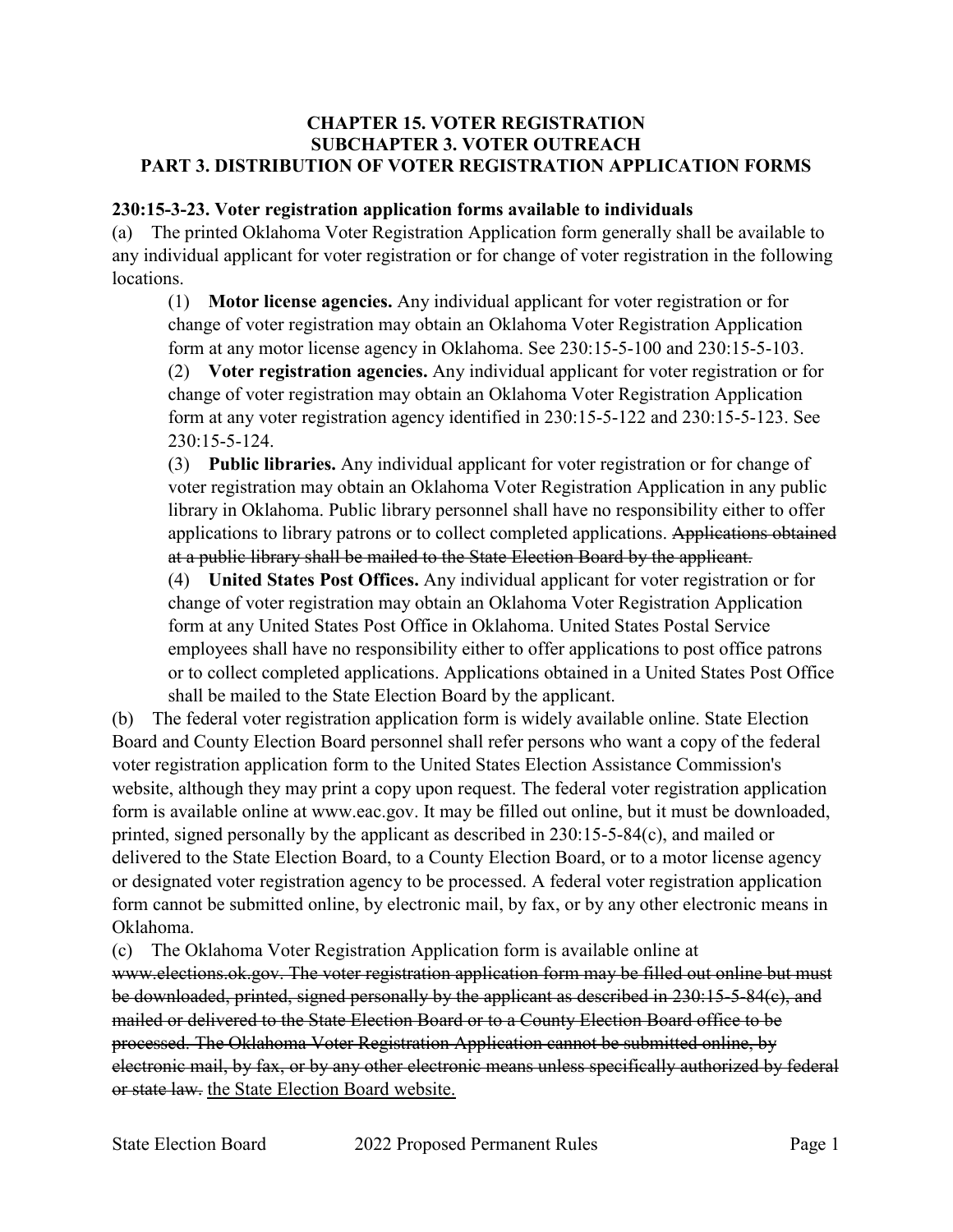## **SUBCHAPTER 5. APPLICATION FOR VOTER REGISTRATION PART 21. VOTER REGISTRATION APPLICATION BY MAIL**

## **230:15-5-84. Information required on voter registration application**

(a) A person who is eligible to register to vote and who applies for voter registration shall be required to provide the information listed in (b) of this Section on a voter registration application form. Voter registration applications that contain all the required information shall be valid applications and shall be approved by the Secretary of the County Election Board and the applicant shall become a registered voter in the county. An application that does not contain the required information, except as provided in (c) and (d) of this Section, shall not be a valid application and shall be rejected.

(b) A valid voter registration application shall contain the following information.

(1) Applicant's full name.

(2) Applicant's date of birth.

(3) Applicant's county of residence. (See exception provided in  $(d)$  (e) of this Section.)

(4) Applicant's residence address. (See  $\left(\frac{e}{f}\right)$  of this Section.)

(5) Applicant's mailing address. (See  $(f+(g))$  of this Section.)

(6) Applicant's political affiliation. (See exception provided in  $(e)$  (d) of this Section.)

(7) Applicant's Oklahoma driver license number, state identification card number, or the last four digits of applicant's Social Security number, or a check mark in the appropriate box to indicate that the applicant does not have an Oklahoma driver license, state identification card, or Social Security number. If the applicant submitted an older version of the Oklahoma Voter Registration Application form that does not include the check box to indicate that he or she does not have these identification numbers, the application shall not be considered valid if one of these numbers is not included. See 230:15-9-18.

(8) Applicant's original signature or applicant's original mark, as defined in subsection (c) of this Section.

(9) Name and address of person who helped applicant complete application if applicant is unable to complete it unassisted.

(10) Check marks in both of the "yes" boxes that accompany questions concerning applicant's age and citizenship status as required by federal law.  $[42$  USC 15483(b)(4)(A) If an applicant has checked boxes that accompany these questions, the application shall not be considered valid. (On older versions of the Oklahoma Voter Registration Application form, these questions appeared in the information and instruction portion of the form. If an applicant did not answer these two questions but did sign and date the oath, the application shall be accepted if it is otherwise valid. Versions of the Oklahoma Voter Registration Application that do not include these eligibility questions are not considered valid application forms. If the applicant does not answer these two questions regarding age and citizenship, the application shall be rejected.

(11) An oath requiring the applicant to swear or affirm his or her eligibility for voter registration and that all information provided on the form is true.

(c) *A voter registration application shall be signed by the applicant in writing pursuant to the requirements of 26 O.S., Section 4-112.* [26:4-112(A)] *The applicant shall personally subscribe his or her name to or make his or her mark on the application, and no agent, representative or employee of the applicant may sign or mark on the applicant's behalf.* [26:4-112(A)] *The signature or mark must be the original, handwritten signature, autograph or mark of the applicant.* [26:4-112(A)] *No facsimile, reproduction, typewritten or other substitute signature,*